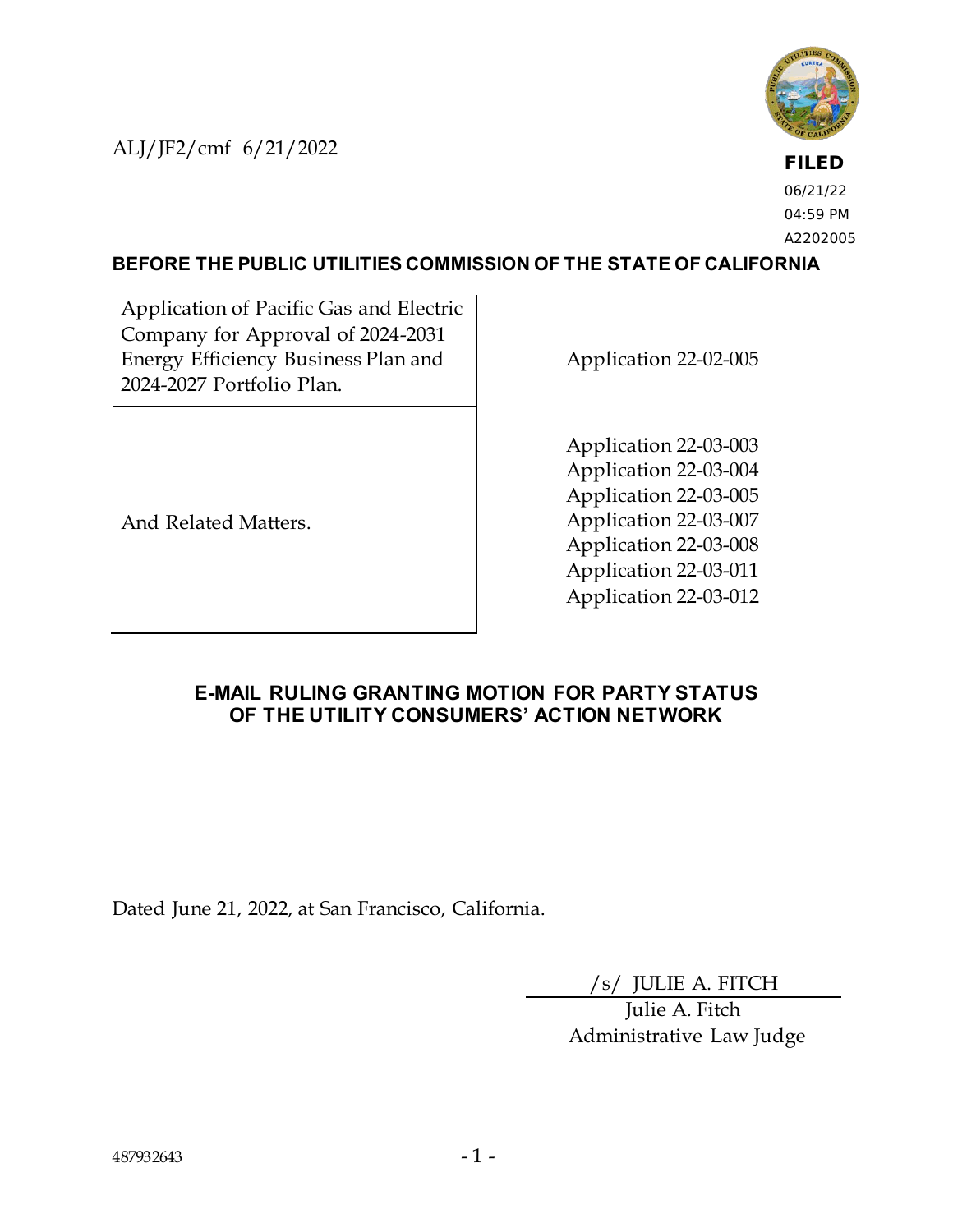**From:** Fitch, Julie A. <julie.fitch@cpuc.ca.gov> **Sent:** Tuesday, June 21, 2022 2:57 PM **To:** Theresa.Cho@sfcityatty.org; Clay, Christopher <christopher.clay@cpuc.ca.gov>; brightline.cpuc@brightlinedefense.org; hayley@turn.org; James@UtilityAdvocates.org; JGuild@Enovity.com; JDeLamare@nrdc.org; RossN@BlueGreenAlliance.org; LKoehler@edf.org; FJackson.Stoddard@MorganLewis.com; NSheriff@Buchalter.com; California@Oracle.com; BCragg@GoodinMacbride.com; skrasnow@firstfuel.com; VidhyaPrabhakaran@dwt.com; steven@moss.net; Jennifer.ReyesLagunero@pge.com; PublicSubmission@ImInControl.com; RFried@AALRR.com; Chaz511@comcast.net; JerryL@abag.ca.gov; Policy@CEDMC.org; Margaret.Miller@Engie.com; bruce@builditgreen.org; FBoediarto@ebce.org; EastBayEnergyWatch@stopwaste.org; kelsey@kw-engineering.com; kcornish@energysolution.com; california.regulatory@codecycle.com; Hatton@RisingSunEnergy.org; JKopyciok-Lande@MCEcleanEnergy.org; MCallahan@mceCleanEnergy.org; Carmen@Recurve.com; Cori.Jackson@CaEnergyAlliance.org; maldridge@ecoact.org; Lynne.Lampros@SanJoseCa.gov; NReardon@SonomaCleanPower.org; Suzanne.Smith@RCPA.ca.gov; mmarshall@redwoodenergy.org; KMessner@aham.org; Eric@CoalitionofEnergyUsers.org; Peffer@BraunLegal.com[; Peffer@BraunLegal.com](mailto:Peffer@BraunLegal.com); **From:** Fitch, Julie A. <julie.fitch@cpuc.ca.gov> **Sent:** Tuesday, June 21, 2022 2:56 PM **To:** Edward@ucan.org; courtney@ucan.org; CarmelitaM@greenlining.org; CCormany@EfficiencyFirstCa.org; evelyn@cal-cca.org; Jennyb@abag.ca.gov; Jennifer.ReyesLagunero@pge.com; jon@McHughEnergy.com; lettenson@nrdc.org; MVespa@Earthjustice.org; mfields@joulesmart.com; KTaddonio@IGSD.org; dgilligan@naesco.org; RobF@ncihvac.com; KAnderson@OccamsConsulting.com; John@greenfan.co; Policy@PowerTakeOff.com; justin@SimpleEnergy.com; Mona.Tierney-Lloyd@Enel.com; HAJones@SoCalGas.com; MSLe@isd.LAcounty.gov; Anne@Enervee.com; paul@syzergy.org; Douglass@EnergyAttorney.com; Douglass@EnergyAttorney.com; David.gomez@sce.com; Anna.Lowe@sandag.org; FOrtlieb@SanDiego.gov; Sephra.Ninow@EnergyCenter.org; EMartin8@SDGE.com; godero@goreadusa.org; cdailey@wrcog.us; Matt.Clark@SynergyCompanies.org; Ryan.Baron@bbklaw.com; CPerkins@EnergyCoalition.org; APrice@CECmail.org; AWatkins@Co.Santa-Barbara.ca.us; tkeith@co.slo.ca.us; CKalashian@pesc.com; ABerteaud@ambag.org; MGardner@Resource-Innovations.com; steve@hea.com; adam@gridium.com; DLee@SMCgov.org; [Abhay@bidgely.com](mailto:Abhay@bidgely.com); **From:** Fitch, Julie A. <julie.fitch@cpuc.ca.gov> ; **Sent:** Tuesday, June 21, 2022 2:57 PM **To:** Peffer@BraunLegal.com; jim.hawley@deweysquare.com; Wynne@BraunLegal.com; Fernandez@BraunLegal.com; Nava@BraunLegal.com; TEnslow@AdamsBroadwell.com; tenslow@adamsbroadwell.com; TEnslow@adamsbroadwell.com; john@clfp.com; KMills@cfbf.com; kathy@verified.co; Robert@RMA-energy.com; jbelais@neea.org; SamS@jacoinc.net; lwebster@facilityenergysolutions.com; tom@ucons.com; jake@energysavvy.com; YLu1@sdge.com; oxv5@pge.com; Alex.Kang@itron.com; Alex.Porteshawver@energycenter.org; aricklefs@energycoalition.org; avalenti@mcecleanenergy.org; astover@mceCleanEnergy.org; allen.lee@cadmusgroup.com; arago@qcsca.com; akp.servicelist@gmail.com; Annette.Beitel@futee.biz; acgraham@ocpower.org; akawnov@yahoo.com; AMontoy2@SoCalGas.com; Barbara@BarkovichAndYap.com; B3BX@pge.com; bramirez@opiniondynamics.com; RQSW@PGE.COM; brian@theadhocgroup.com; b2sg@pge.com; cgavina@socalgas.com; cruiz@socalgas.com; CarmenlBest@gmail.com; cyin@yinsight.net; ccchen@san.rr.com; CMFH@pge.com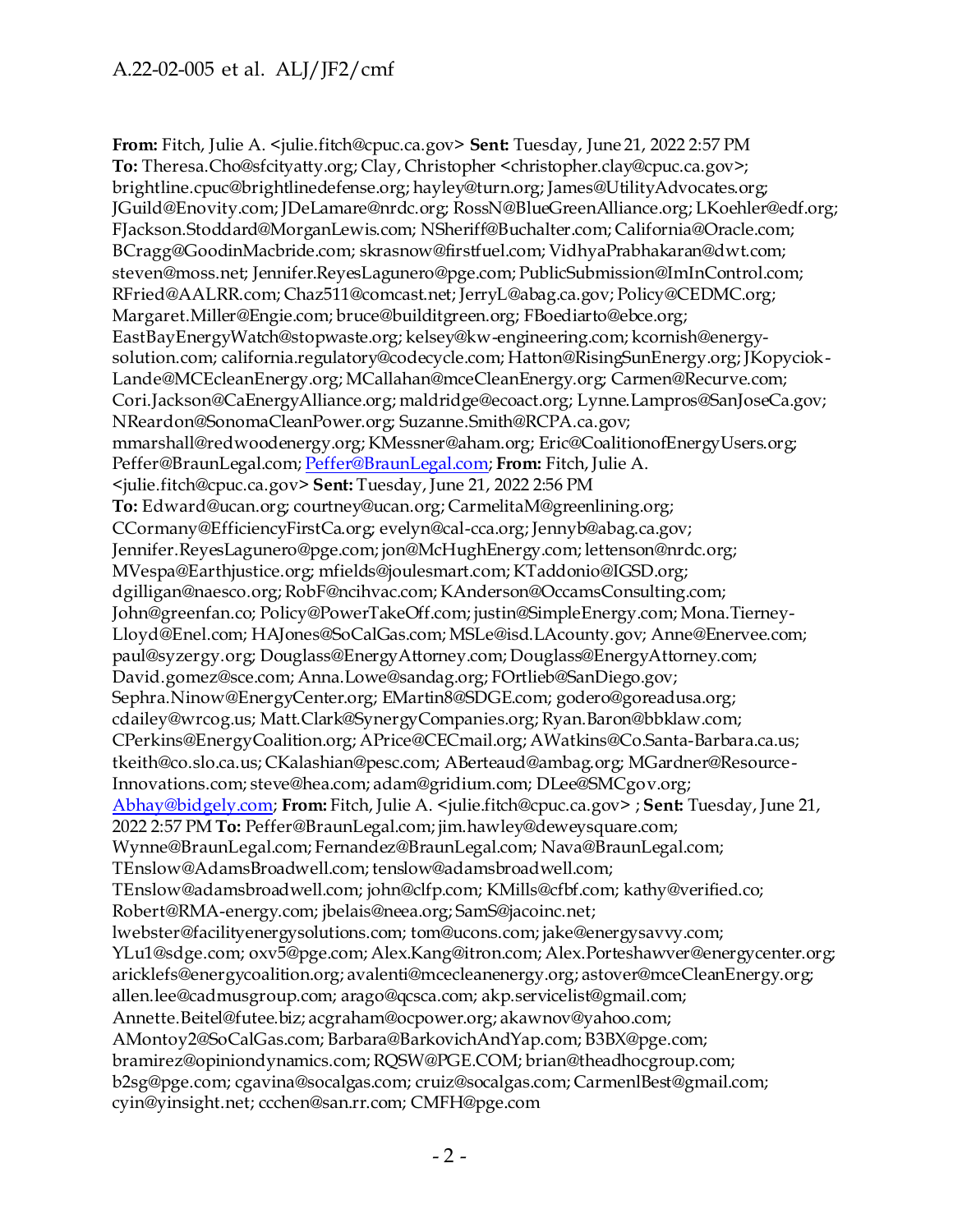**From:** Fitch, Julie A. <julie.fitch@cpuc.ca.gov> **Sent:** Tuesday, June 21, 2022 2:57 PM **To:** regrelcpuccases@pge.com; YXT5@pge.com; Chris.He@Enervee.com; charlie.buck@oracle.com; C.Kolbinger@sonnen-batterie.com; codyc@lincus.com; Cory.scott@pacificorp.com; craigtyler@comcast.net; DFranz@Tesla.com; deggers@socalgas.com; dchou@mcecleanenergy.org; don.arambula@outlook.com; d6cx@pge.com; EFFProcurement@trccompanies.com; eli.caudill@clearesult.com; Eli.Harland@energy.ca.gov; Jacobsohn, Ely <Ely.Jacobsohn@cpuc.ca.gov>; Gallardo, Enrique <Enrique.Gallardo@cpuc.ca.gov>; Eric.Eberhardt@ucop.edu; FCraig@isd.lacounty.gov; frank@fas-home.net; gperalta@mcecleanenergy.org; GStaples@MendotaGroup.com; HalleyF@gmail.com; HDF2@pge.com; hanna.grene@energycenter.org; HHK6@pge.com; hbringas@socalgas.com; J8FH@PGE.COM; jop1@pge.com; jane.peters@researchintoaction.com; Jay.Murdoch@OwensCorning.com; jean.shelton@itron.com; JPalombo@sdge.com; jkreutzer@mcecleanenergy.org; jgreen@mcecleanenergy.org; J3RU@PGE.COM; jcohen@isd.lacounty.gov; j6wv@pge.com; JohnC@Quantum-ea.com; jjones@bpi.org; jlande@mcecleanenergy.org[; Kavya@UtilityDive.com](mailto:Kavya@UtilityDive.com) **From:** Fitch, Julie A. <julie.fitch@cpuc.ca.gov> **Sent:** Tuesday, June 21, 2022 2:57 PM **To:** Kaylee.DAmico@treasurer.ca.gov; kknutsen@brightpower.com; kim@southbaycities.org; lrothschild@energycoalition.org; LJGJ@pge.com; lester.sapitula@pge.com; E3LE@pge.com; Lindsey.Hawes@energycenter.org; LLAA@pge.com; L7SH@pge.com; mcosta@energycoalition.org; Mark.Sippola@arb.ca.gov; MattB@REVsustainability.com; regulatory@mceCleanEnergy.org; Melanie.Salaiz@sce.com; mborgeson@nrdc.org; mnguyen@energycoalition.org; MYee2@SempraUtilities.com; mike.rufo@itron.com; mistib@comcast.net; myron.j.graessle@lmco.com; Nancy.Goddard@pacificorp.com; nsaracino@weawlaw.com; Nate.Larsen@PacifiCorp.com; nikhilvgandhi@gmail.com; PatrickFerguson@dwt.com; PATRICKN@LINCUS.COM; pmiller@nrdc.org; Peter.Schaffer@PacifiCorp.com; ptanios@socalgas.com; qvallery@mcecleanenergy.org; regulatory@braunlegal.com; ramon@ucdavis.edu; RDR@MaromaES.com; scmr@pge.com; SRojas2@semprautilities.com; shahana.samiullah@sce.com; Stephen.Gunther@EnergyCenter.org; Steven@IEPA.com; Tamara.D@ecobee.com; Rasmussen@evergreenecon.com; tolsen@energycoalition.org; Kao, Valerie <valerie.kao@cpuc.ca.gov>**From:** Fitch, Julie A. <julie.fitch@cpuc.ca.gov> **Sent:** Tuesday, June 21, 2022 2:58 PM **To:** vmapulagarcia@sdge.com; V1CN@pge.com; Bill.Heberger@Treasurer.ca.gov; CaliforniaDockets@PacifiCorp.com; Regulatory@ebce.org; Subscriptions@HerterEnergy.com; Regulatory@cal-cca.org; mrw@mrwassoc.com; rekl@pge.com; BKates@OpinionDynamics.com; ja@verticalresearchpartners.com; Gregory.Reiss@CentenusLP.com; Diamond@EnergyHub.net; kier@energyhub.net; mdegasperi@earthjustice.org; ekaboli@earthjustice.org; rhupart@solarelectricpower.org; ALuna@Earthjustice.org; KJohnson@JohnsonConsults.com; mswenka@willdan.com; rholmes@arcainc.com; jcameron@arcainc.com; BenL@NCIhvac.com; CPUCdockets@eqresearch.com; DavidClarkFamily@gmail.com; JulieEnergyEfficiency@gmail.com; cynthiakmitchell@gmail.com; AKwok@SoCalGas.com; anih@SempraUtilities.com; ASteinberg@SempraUtilities.com; bpiiru@socalgas.com; BJohnston@socalgas.com; Mandelbaum, Caryn L. <Caryn.Mandelbaum@cpuc.ca.gov>; Wynn, Cheryl <Cheryl.Wynn@cpuc.ca.gov>; CSierzant@semprautilities.com; DHanway@SempraUtilities.com; DKim@semprautilities.com; DClifton@SempraUtilities.com; EBaires@SempraUtilities.com; ej5@cpuc.ca.gov; EGressle@SoCalGas.com; EPalermo@SempraUtilities.com;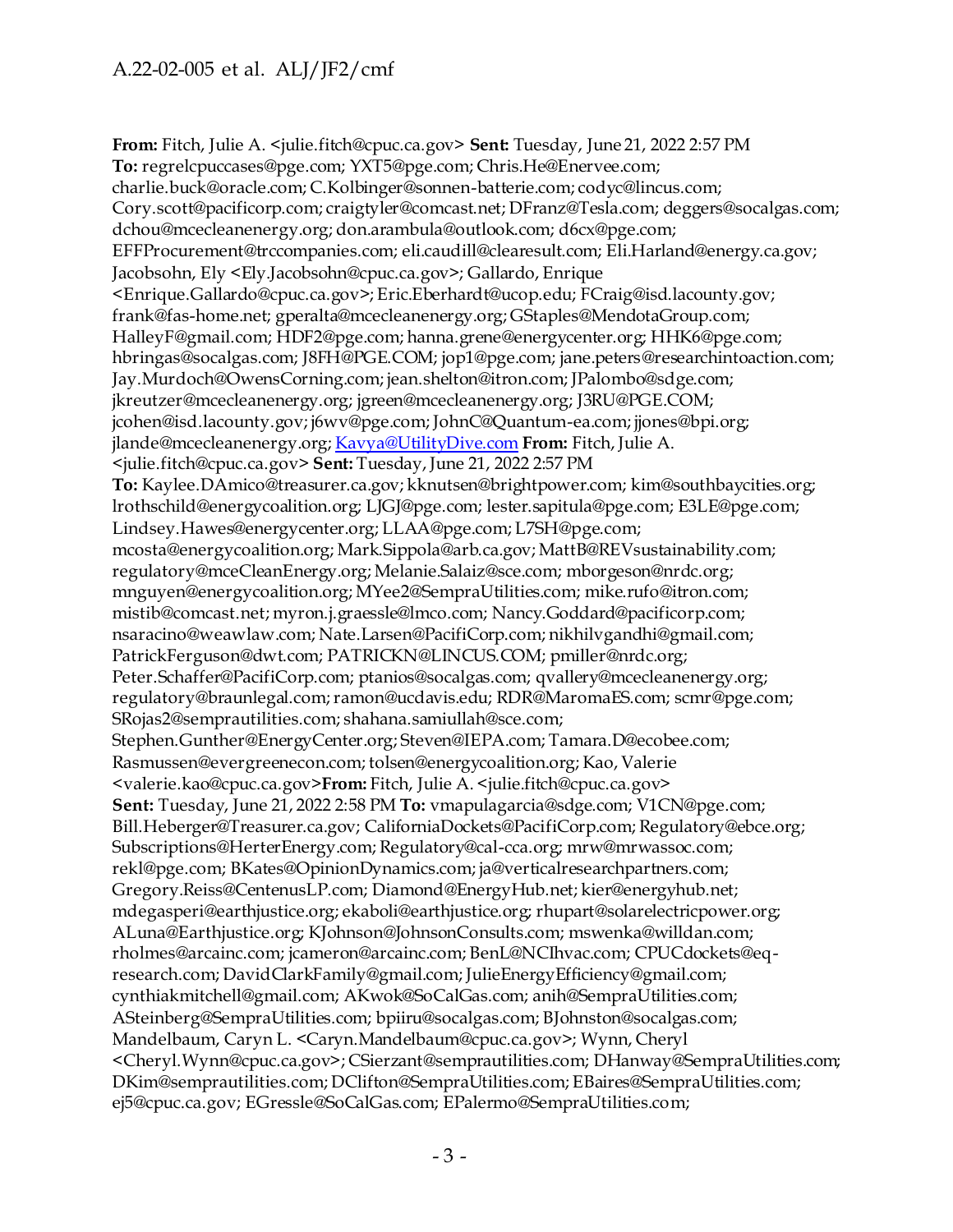[JLSalazar@SoCalGas.com](mailto:JLSalazar@SoCalGas.com) **From:** Fitch, Julie A. <julie.fitch@cpuc.ca.gov> **Sent:** Tuesday, June 21, 2022 2:58 PM **To:** jjmartinez@semprautilities.com; Levine, Jessica "Jessie" <Jessica.Levine@cpuc.ca.gov>; JMock@SempraUtilities.com; JKwok@SempraUtilities.com; Kulkarni, Kapil <Kapil.Kulkarni@cpuc.ca.gov>; KEhsani@SoCalGas.com; KSides@socalgas.com; KHuliganga@SoCalGas.com; layala@semprautilities.com; mhuerta@semprautilities.com; PWu@SoCalGas.com; PDeang@SoCalGas.com; Lai, Peter <peter.lai@cpuc.ca.gov>; RVanDerLeeden@SempraUtilities.com; SGonzalez9@SoCalGas.com; SGarza@SoCalGas.com; TTarango@SoCalGas.com; VSGOMEZ@SEMPRAUTILITIES.COM; Lemma, Yeshi <Yeshi.Lemma@cpuc.ca.gov>; CHVaquerano@SALEF.org; NBarba@frontierenergy.com; NBarba@bki.com; sahar.abbaszadeh@arup.com; SGersen@Earthjustice.org; lmedina@isd.lacounty.gov; JSalazar3@SoCalGas.com; KMowery@SoCalGas.com; MJimenez2@SoCalGas.com; iGoodman@JustEnergy.com; AKlemm@CalState.edu; Douglass@EnergyAttorney.com; klatt@energyattorney.com; gwiltsee@gmail.com; Basu@GESusa.org; Aimee.wong@sce.com; Angela.Whatley@sce.com; Brandon.Sanders@sce.com; case.admin@sce.com; charisse.burnett@sce.com; ElizabethB.Gomez@sce.com; janet.combs@sce.com; Kapil.Bhagvan@sce.com; [Kellvin.Anaya@sce.com](mailto:Kellvin.Anaya@sce.com) **From:** Fitch, Julie A. <julie.fitch@cpuc.ca.gov> **Sent:** Tuesday, June 21, 2022 2:58 PM **To:** Lisa.Mau@sce.com; tory.weber@sce.com; patricia.neri@sce.com; rsperberg@onsitenergy.com; MCampbell@OpinionDynamics.com; Ty@TosdalAPC.com; chasity@tosdalapc.com; DHudgins@sdge.com; Liddell@EnergyAttorney.com; Courtney@ucan.org; Edward@ucan.org; afaustino@semprautilities.com; BLee2@SempraUtilities.com; DWhite1@sdge.com; mallyn@sdge.com; GBucsit@sdge.com; WFuller@sdge.com; MSomerville@sdge.com; RMollen@semprautilities.com; sachu.constantine@energycenter.org; SBaule@sdge.com; CentralFiles@SempraUtilities.com; ABesa@semprautilities.com; Paul.Marconi@bves.com; sheena.tran@icfi.com; 2markgaines@gmail.com; Alejandra.Tellez@ventura.org; Alejandra.Tellez@Ventura.org; James.J.Hirsch@gmail.com; johnavina@abraxasenergy.com; JGriesser@co.slo.ca.us; Cathy@CalChoice.org; Kathy@calchoice.org; bold@highsierraenergy.org; DTozlian@RHAinc.com; jake.richardson@pge.com; cgrace@resource-innovations.com; Lisa@hea.com; JTemlock@bidgely.com; DKarpa@PeninsulaCleanEnergy.com; JWaen@PeninsulaCleanEnergy.com; KSpringer@SMCgov.org; [Melicia.Charles@SVCleanEnergy.org](mailto:Melicia.Charles@SVCleanEnergy.org) **From:** Fitch, Julie A. <julie.fitch@cpuc.ca.gov> **Sent:** Tuesday, June 21, 2022 2:58 PM **To:** Diana.Gallegos@sce.com; Perez-Green, Joanna <Joanna.Perez-Green@cpuc.ca.gov>; kathleen.bryan@sfgov.org; RegCleanPowerSF@sfwater.org; LaBonte, Alison <Alison.LaBonte@cpuc.ca.gov>; Christenson, Jordan <Jordan.Christenson@cpuc.ca.gov>; Durvasula, Anand <Anand.Durvasula@cpuc.ca.gov>; Wuerth, Angela <Angela.Wuerth@cpuc.ca.gov>; aeo@cpuc.ca.gov; Burns, Brendan <Brendan.Burns@cpuc.ca.gov>; Torok, Christina <Christina.Torok@cpuc.ca.gov>; Powell, Christine <Christine.Powell@cpuc.ca.gov>; Lee, Diana <diana.lee@cpuc.ca.gov>; Johnson, Erik <Erik.Johnson@cpuc.ca.gov>; Rudolph, Jacob "Coby" <Jacob.Rudolph@cpuc.ca.gov>; Symonds, Jason <Jason.Symonds@cpuc.ca.gov>; Allison, Jessica <Jessica.Allison@cpuc.ca.gov>; Fitch, Julie A. <julie.fitch@cpuc.ca.gov>; Galle, Justin <Justin.Galle@cpuc.ca.gov>; Fong, Justin H. <Justin.Fong@cpuc.ca.gov>; Yip, Kathleen <Kathleen.Yip@cpuc.ca.gov>; Ouyang, Ke Hao <kehao.ouyang@cpuc.ca.gov>; Tesfai, Leuwam <leuwam.tesfai@cpuc.ca.gov>; Hart, Mia <Mia.Hart@cpuc.ca.gov>; Strindberg, Nils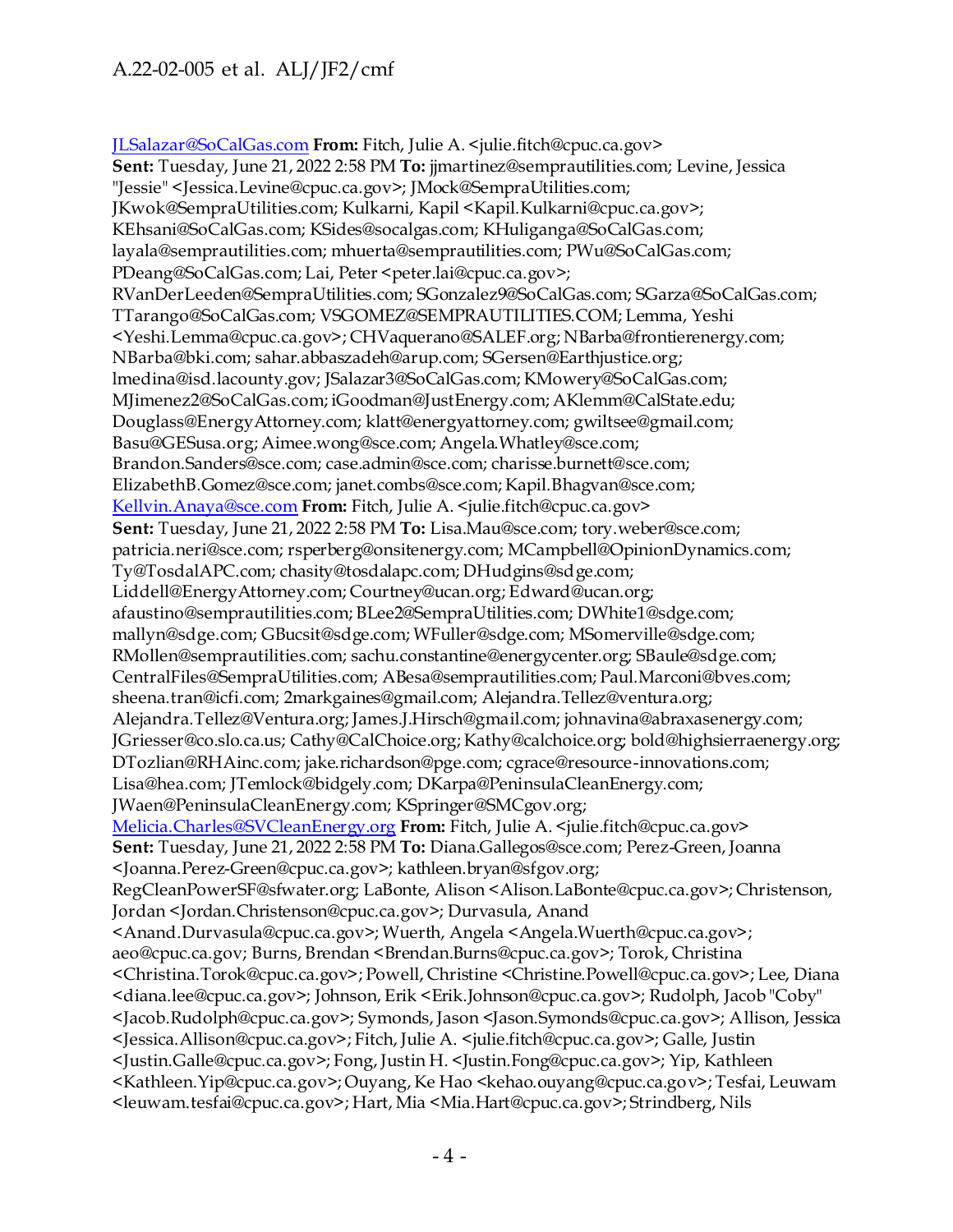<Nils.Strindberg@cpuc.ca.gov>; O'Hara, Rosanne <Rosanne.O'Hara@cpuc.ca.gov>; Thomas, Sarah R. <sarah.thomas@cpuc.ca.gov>; Lyser, Shelly <Shelly.Lyser@cpuc.ca.gov>; Babka, Sophie <Sophie.Babka@cpuc.ca.gov>; Castello, Stephen <Stephen.Castello@cpuc.ca.gov>; Kao, Valerie <valerie.kao@cpuc.ca.gov>; Baldwin, Vanessa <vanessa.baldwin@cpuc.ca.gov>; Banuelos, Victor F. <victor.banuelos@cpuc.ca.gov>; Theresa.Mueller@sfcityatty.org; Amanda@WeaveGrid.com; lowell.chu@sfgov.org; rina.lopez@sfgov.org; Itzel@UtilityAdvocates.org; Ivan@UtilityAdvocates.org; Luke@UtilityAdvocates.org; MChhabra@nrdc.org; alyssa.bruner@pge.com[; amul.sathe@navigant.com](mailto:amul.sathe@navigant.com) **From:** Fitch, Julie A. <julie.fitch@cpuc.ca.gov> **Sent:** Tuesday, June 21, 2022 2:59 PM **To:** A4B0@pge.com; Andrew.Lee@pge.com; ACT6@pge.com; Docket@Buchalter.com; cara.goldenberg@grueneich.com; C2K2@PGE.com; DxPU@pge.com; derek.jones@navigant.com; dbrookhyser@buchalter.com; Eric.Sezgen@pge.com; EKC4@pge.com; HFL3@pge.com; JYHW@pge.com; JFWX@pge.com; JBerg@BayAreaMetro.gov; jonathan.burrows@pge.com; GXPR@pge.com; kkristiansson@bayareametro.gov; M7CE@pge.com; M3AK@pge.com; MBBO@pge.com; Melody.Agustin@pge.com; MCade@Buchalter.com; Mahmad@nexant.com; PXLS@pge.com; Rachel.McMahon@Sunrun.com; rysk@pge.com; ryan.chan@pge.com; Savi.Ellis@pge.com; Ek-Info@Buchalter.com; LRafii@Buchalter.com; Charlie.Buck@oracle.com; FWahl@Tesla.com; MegDewey@gmail.com; golding@communitychoicepartners.com; david.siddiqui@oracle.com; JJaffe@Nossaman.com; Karen.Maoz@Navigant.com; lilly.mckenna@stoel.com; MSmizer@trccompanies.com; rbarker@earthjustice.org; TAS@TASStrategies.com[; DWTcpucDockets@dwt.com](mailto:DWTcpucDockets@dwt.com) ; **From:** Fitch, Julie A. <julie.fitch@cpuc.ca.gov> **Sent:** Tuesday, June 21, 2022 2:59 PM **To:** mmattes@nossaman.com; irene@igc.org; gypsyachong@2050partners.com; a.mejiacunningham@gmail.com; cem@newsdata.com; Clifford.Gleicher@pge.com; MeganMMyers@yahoo.com; ssmyers@att.net; Beth@emk-law.com; M2VD@pge.com; RCounihan@NestLabs.com; dianmg52@gmail.com; SteveShallenberger@gmail.com; andrew@arc-alternatives.com; jim@betterclimate.info; mmarchant@frontierenergy.com; Benjamin.Bodell@bbklaw.com; floyd.keneipp@tierrarc.com; JSchoullis@AppliedEnergyGroup.com; cadickerson@cadconsulting.biz; allan@luciddg.com; policy@cedmc.org; erin.malcolm-brandt@energycenter.org; CPUCproceedings@frontierenergy.com; ltan@frontierenergy.com; mary@groundedresearch.com; Ana.Boyd@SierraClub.org; BMenten@ebce.org; brittany.candell@dnvgl.com; bboyce@energy-solution.com; Chenrikson@trcsolutions.com; harnold@opiniondynamics.com; nick.brod@dnvgl.com; nihal.shrinath@sierraclub.org; opatterson@opiniondynamics.com; Rachel.Golden@SierraClub.org; tbuhr@opiniondynamics.com; policy@common-spark.com; JSKromer@mac.com; DGenter@mceCleanEnergy.org; john@proctoreng.com; MStano@MCEcleanEnergy.org; NMalcolm@MCEcleanEnergy.org **From:** Fitch, Julie A. <*julie.fitch@cpuc.ca.gov>* **Sent:** Tuesday, June 21, 2022 2:59 PM **To:** SSwaroop@mceCleanEnergy.org; SChen@mceCleanEnergy.org; mpa@alcantar-law.com; Info@WHPA-inc.org; hankryan2003@yahoo.com; JenHolmesBiz@gmail.com; demetra.mcbride@ceo.sccgov.org; natalie.deleon@ceo.sccgov.org; dreynolds@ers-inc.com; Kari.Smith@SanJoseCa.gov; Taylor.knecht@sanjoseca.gov; willie.calvin@sanjoseca.gov; Luisa.Elkins@SanJoseCa.gov; Berlin@SusieBerlinLaw.com; JFerrari@ConSol.ws; lcasey@sctainfo.org; SShupe@SonomaCleanPower.org; anne.policysolutions@gmail.com; ACissna@RedwoodEnergy.org; pterry@redwoodenergy.org; skullmann@redwoodenergy.org; smita.gupta@itron.com; DHou@caiso.com; ELagerquist@caiso.com; JGuan@caiso.com; JPinjuv@caiso.com; rmilward@mcr-group.com; Hlavka, Eileen <Eileen.Hlavka@cpuc.ca.gov>;